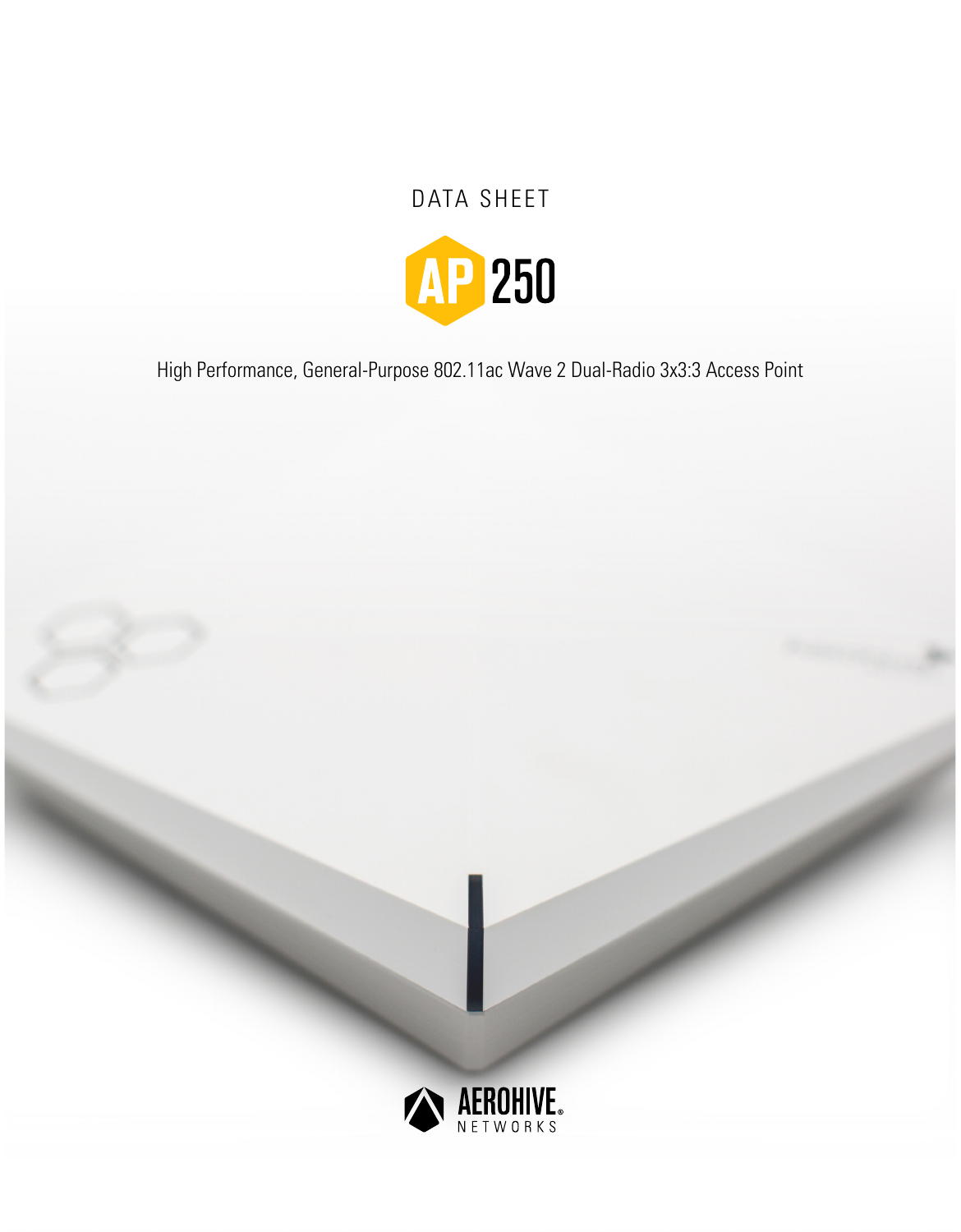

**AP250 is an excellent choice to provide instant adaption to ever-changing capacity needs; featuring dual radio, 3x3:3 MU-MIMO, providing full 802.11ac technology performance with data rates up to 2.6 Gbps per access point using existing 802.3af PoE infrastructure.**

While **AP250** inherits the signature elements of Aerohive access points such as the powerful HiveOS and innovative distributed Cooperative Control architecture, it also includes new features such as built-in BLE and software-defined radio. Built-in BLE (Bluetooth Low-Energy) radio enables proximity, indoor location tracking and other location-based mobile engagement services. Software defined radios allow IT managers to enable 802.11ac performance on both radios to provide the best of coverage and capacity.

The AP250 benefits from an AI-driven Wi-Fi architecture capable of self-organizing, self-learning, self-healing and self-optimizing in the most challenging environments. Cooperative Control eliminates single points of failure and bottlenecks, delivering bulletproof stability and unbridled performance, perfectly complimenting the unrivalled capabilities of HiveOS - a stateful L2-L7 DPI firewall for context-based access security, advanced and customizable QoS for traffic optimization, intelligent meshing algorithms, Private Pre-Shared Key (PPSK) and much more.

All Aerohive APs can be centrally managed using Aerohive's out-of-band cloud network management system - *HiveManager*. HiveManager is an industry-leading and visionary approach to cloud-managed networking, built from the ground up to take full advantage of the SD-LAN and SD-WAN solution from Aerohive. Working in tandem with Aerohive's cutting-edge HiveOS, HiveManager leverages state-of-the-art cloud technology. Benefit from unified, full-stack management of Wi-Fi, switching and routing, centralized monitoring and configuration, real-time and historical reporting, simplified troubleshooting, integrated RF planner tools and much more.

HiveManager is available in two editions: *Connect* and *Select*. The Connect solution is bundled with Aerohive access points and switches and is free for the lifetime of the device. Connect is the perfect solution for those looking to provide robust, yet enterprise-grade connectivity, without having to invest in the full suite of management features. The optional upgrade to Select unlocks a slew of advanced features and capabilities that enhance network management, security and visibility.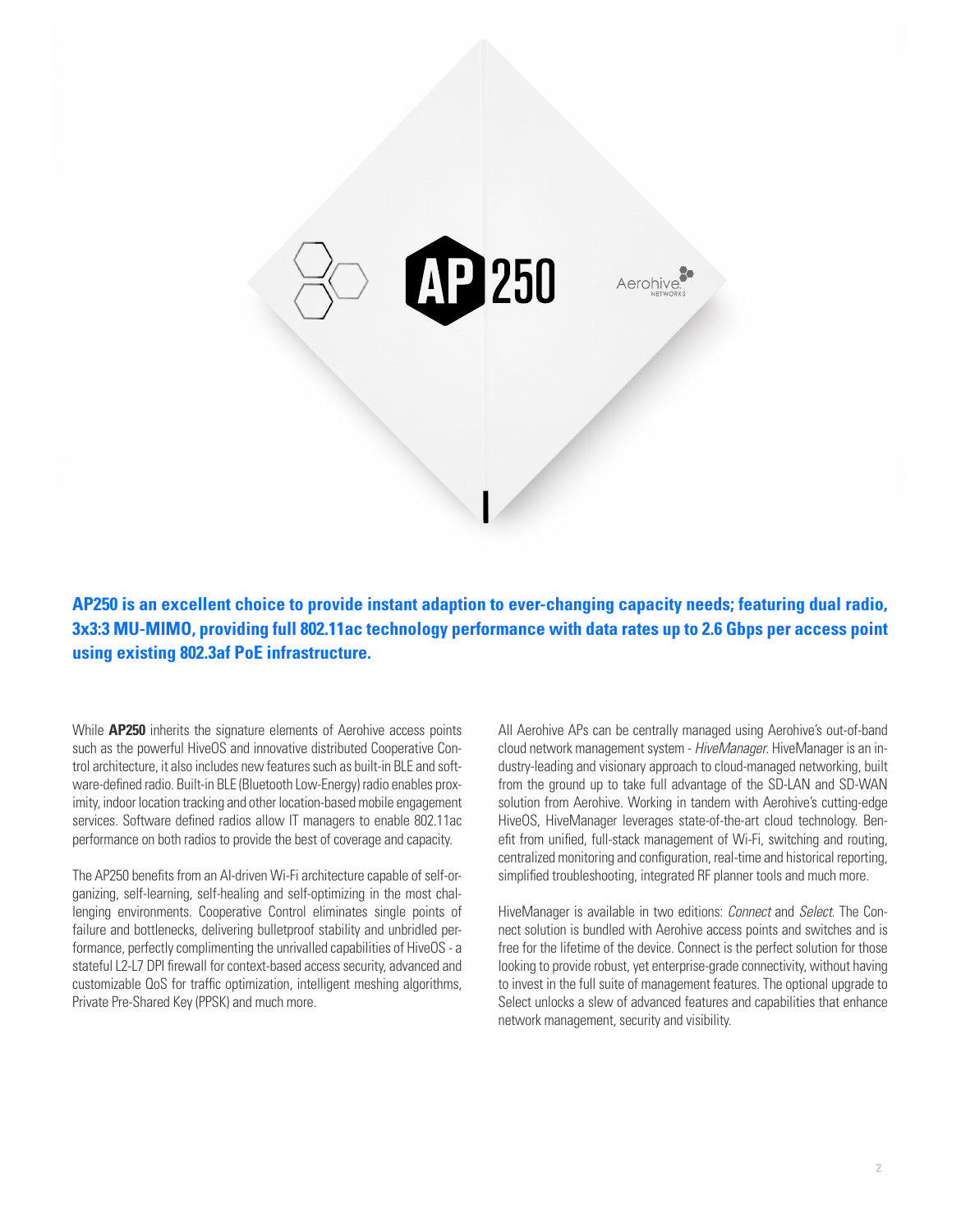# **Radio Specifications**

#### **802.11a**

- 5.150–5.850 GHz Operating Frequency
- Orthogonal Frequency Division Multiplexing (OFDM) Modulation
- Rates (Mbps): 54, 48, 36, 24, 18, 12, 9, 6 w/ auto fallback

#### **802.11b**

- 2.4–2.5 GHz Operating Frequency
- Direct-Sequence Spread-Spectrum (DSSS) Modulation
- Rates (Mbps): 11, 5.5, 2, 1 w/auto fallback

#### **802.11g**

- 2.4–2.5 GHz Operating Frequency
- Orthogonal Frequency Division Multiplexing (OFDM) Modulation
- 20 dBm (100 mW) Transmit Power
- Rates (Mbps): 54, 48, 36, 24, 18, 12, 9, 6 w/ auto fallback

#### **802.11n**

- 2.4–2.5 GHz & 5.150–5.850 GHz Operating Frequency
- 802.11n Modulation
- Rates (Mbps): MCS0–MCS23 (6.5Mbps 450Mbps)
- 3x3:3 Stream Multiple-In, Multiple-Out (MIMO) Radio
- HT20 High-Throughput (HT) Support for both 2.4 GHz and 5 GHz
- A-MPDU and A-MSDU Frame Aggregation

#### **802.11ac**

- 5.150–5.850 GHz Operating Frequency
- 802.11ac Modulation (256-QAM)
- $\bullet$  Rates (Mbps): MCS0-MCS9 (6.5Mbps 1300Mbps), NSS = 1-3.
- 3x3:3 Stream Multiple-In, Multiple-Out (MIMO) Radio
- VHT20/VHT40/VHT80 support

#### **Interfaces**

- Two Autosensing 10/100/1000 BASE-T Ethernet ports. PoE/ PoE+ capability on one of the ports
- RJ-45 console port
- Standard USB port

#### **Power Specificatons**

- IEEE 802.3af PoE Power: Full 3x3:3 802.11ac MU-MIMO performance, BLE and Dual 5 GHz. No USB port, no 2nd Ethernet port.
- IEEE 802.3at PoE Power: full set of features (all of the above plus USB port and 2nd Ethernet port).

## **Physical**

- WxDxH: 7.25" x 7.25" x 1.87"(18.4 cm x 18.4 cm x 1.87cm) [plus .25", mounting hardware  $- 2.12$ " (5.4 cm) H total ]
- Weight: 1.8 lb ( 0.81 kg)

## **Antennas**

- 6 + 2 internal Wi-Fi antennas for spatial and polarization diversity
- 1x BLE internal antenna

#### **Mounting**

- Desktop
- Ceiling Tile Recessed 15/16", 3/8", 9/16" sold as an accessory
- Ceiling Tile flush 3/8", 9/16" sold as an accessory
- Suspend Mount sold as an accessory
- Plenum Mount sold as an accessory
- Silhouette and Interlude sold as an accessory
- TPM chip for added security

#### **Environmental**

- Operating: 0 to +40°C, Storage: -40 to +70°C
- Humidity: 95%

#### **Power Options**

• Power Draw: Typical 11.22 W; Max 15.74 W.

#### **Environmental Compliance**

• UL2043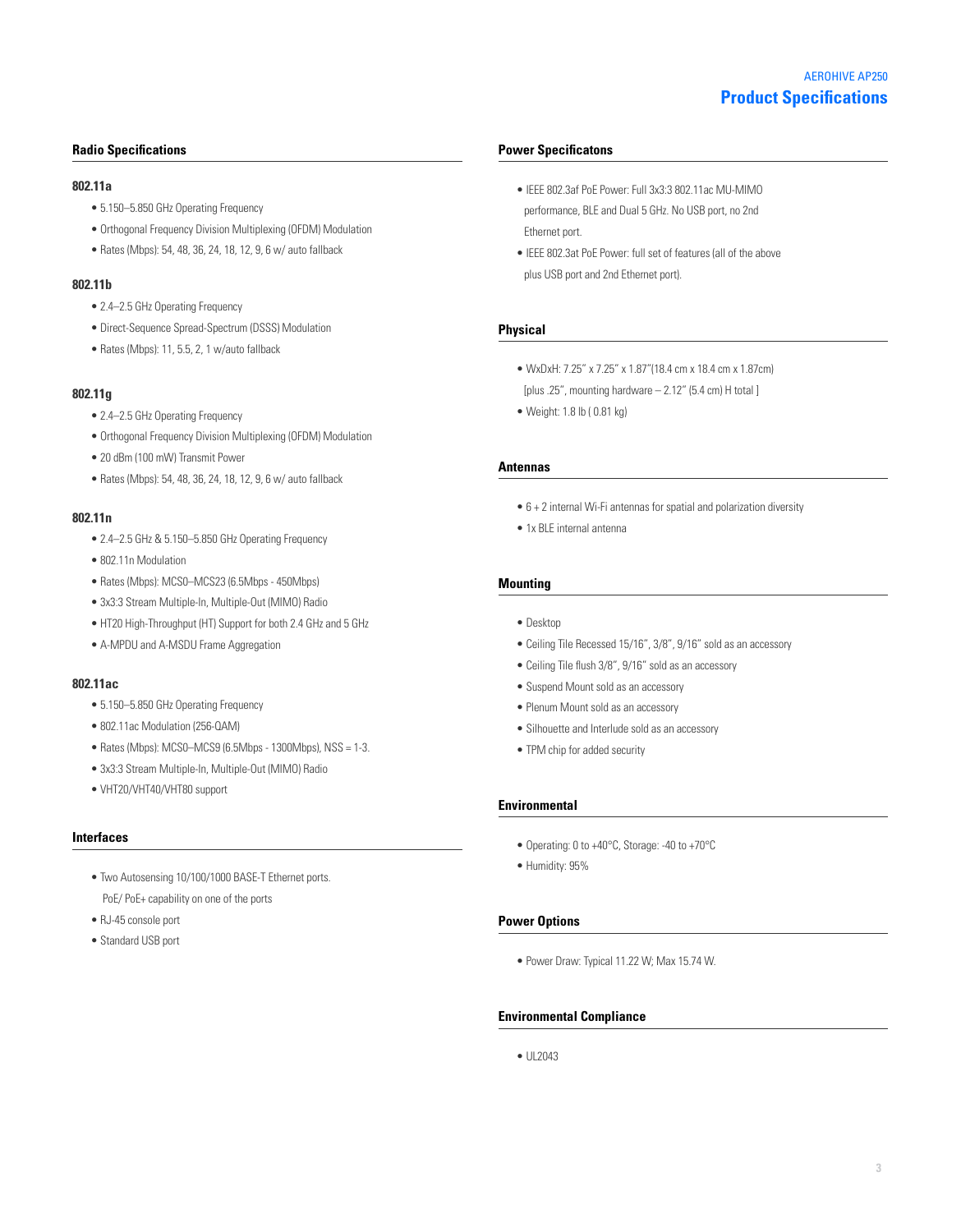# **Power - 2.4 GHz**

| <b>CHANNEL</b>  | <b>DATA RATE</b>    | POWER (dBm) |
|-----------------|---------------------|-------------|
| 11 <sub>b</sub> | 1,2,5.5,11 Mbps     | 20          |
| 11g             | 54 Mbps             | 17          |
|                 | 48 Mbps             | 18          |
|                 | 36 Mbps             | 19          |
|                 | 6 Mbps              | 19          |
| <b>11n HT20</b> | MCS7,15,23          | 17          |
|                 | MCS6,14,22          | 18          |
|                 | MCS5,13,21          | 19          |
|                 | MCS0, 1, 2, 3, 4    | 19          |
|                 | MCS8, 9, 10, 11, 12 | 19          |
|                 | MCS16,17,18,19,20   | 19          |

| <b>CHANNEL</b>  | <b>DATA RATE</b> | <b>SENSITIVITY</b> |
|-----------------|------------------|--------------------|
| 11 <sub>b</sub> | 1 Mbps           | $-100$             |
|                 | 11 Mbps          | $-93$              |
| 11g             | 6 Mbps           | $-95$              |
|                 | 36 Mbps          | $-86$              |
|                 | 48 Mbps          | $-82$              |
|                 | 54 Mbps          | $-80$              |
| <b>11n HT20</b> | MCS0, 8, 16      | $-95$              |
|                 | MCS5,13,21       | $-81$              |
|                 | MCS6, 14, 22     | $-79$              |
|                 | MCS7, 15, 23     | $-77$              |

# **Power - 5 GHz**

| <b>CHANNEL</b>  | <b>DATA RATE</b>            | POWER (dBm) |
|-----------------|-----------------------------|-------------|
| 11a             | 54 Mbps                     | 17          |
|                 | 48 Mbps                     | 18          |
|                 | 36 Mbps                     | 19          |
|                 | 6 Mbps                      | 19          |
| <b>11n HT20</b> | MCS7,15, 23                 | 17          |
|                 | MCS6,14,22                  | 18          |
|                 | MCS5,13, 21                 | 19          |
|                 | MCS0, 2, 3, 4, 8, 9, 10, 11 | 19          |
|                 | MCS12, 16, 17, 18, 19, 20   | 19          |
|                 | MCS7,15, 23                 | 17          |
|                 | MCS6,14,22                  | 18          |
|                 | MCS5,13, 21                 | 19          |
| 11n HT40        | MCS0, 1, 2, 3, 4, 8         | 19          |
|                 | MCS9, 10, 11, 12, 16        | 19          |
|                 | MCS17, 18, 19, 20           | 19          |
| 11ac VHT        | 2560AM @ 3/4 Code Rate      | 14          |
|                 | 2560AM @ 5/6 Code Rate      | 13          |

# **Receive Sensitivity - 5 GHz**

**Receive Sensitivity - 2.4 GHz**

| <b>CHANNEL</b>   | <b>DATA RATE</b> | <b>SENSITIVITY</b> |
|------------------|------------------|--------------------|
| 11a              | 6 Mbps           | $-95$              |
|                  | 36 Mbps          | $-86$              |
|                  | 48 Mbps          | $-81$              |
|                  | 54 Mbps          | $-80$              |
| <b>11n HT20</b>  | MCS0, 8, 16      | $-91$              |
|                  | MCS5,13,21       | $-78$              |
|                  | MCS6, 14, 22     | $-76$              |
|                  | MCS7, 15, 23     | $-74$              |
|                  | MCS0, 8, 16      | $-88$              |
|                  | MCS5,13,21       | $-75$              |
| 11n HT40         | MCS6, 14, 22     | $-73$              |
|                  | MCS7, 15, 23     | $-71$              |
|                  | Code Rate 3/4    | $-65$              |
| <b>11ac HT20</b> | Code Rate 5/6    | $-63$              |
| <b>11ac HT40</b> | Code Rate 3/4    | $-62$              |
|                  | Code Rate 5/6    | $-60$              |
| <b>11ac HT80</b> | Code Rate 3/4    | $-59$              |
|                  | Code Rate 5/6    | $-57$              |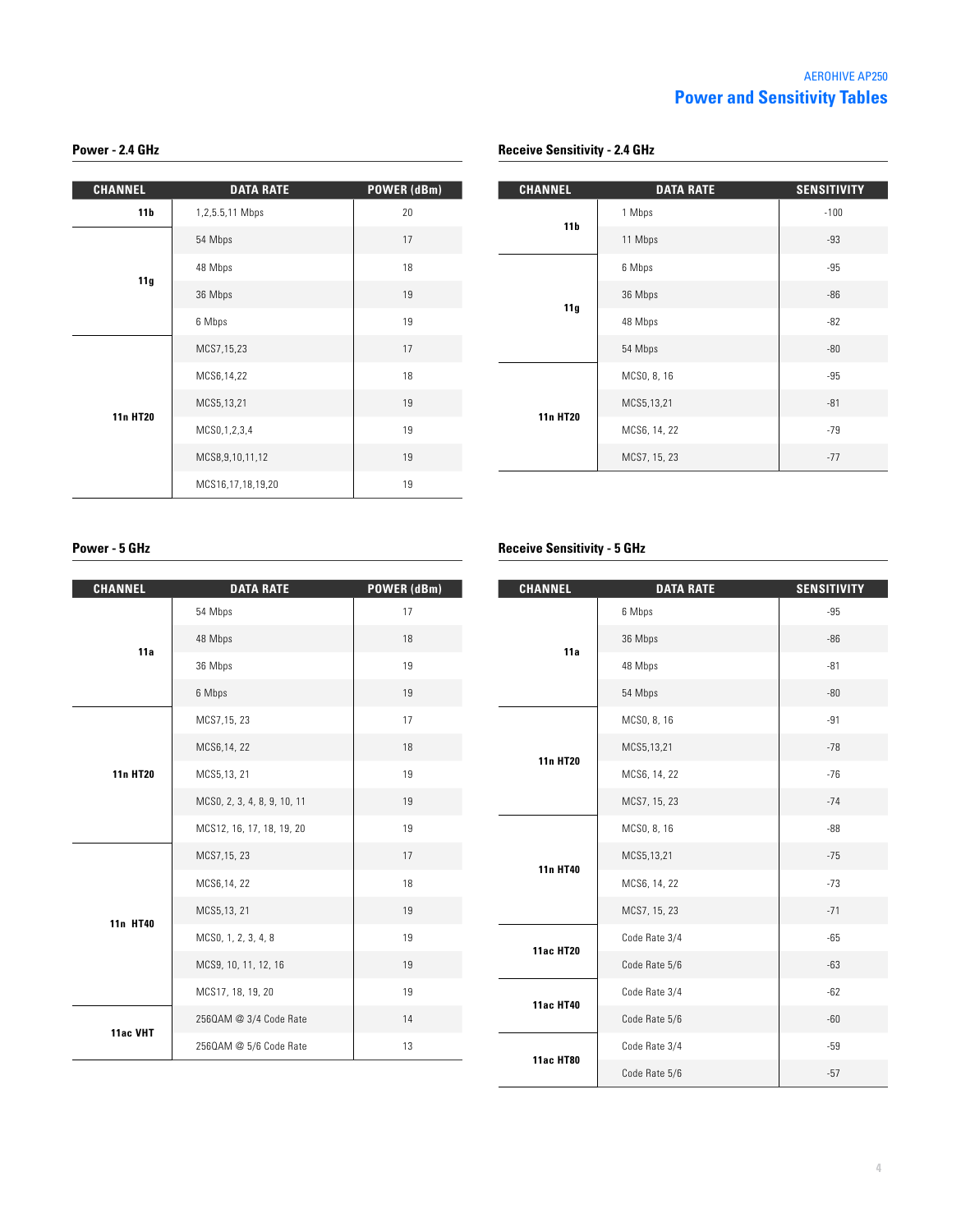# **Radiation Patterns – Azimuth & Elevation** AEROHIVE AP250





**Azimuth - 5 GHz**



**Elevation - 5 GHz**

**Elevation - 2.4 GHz**